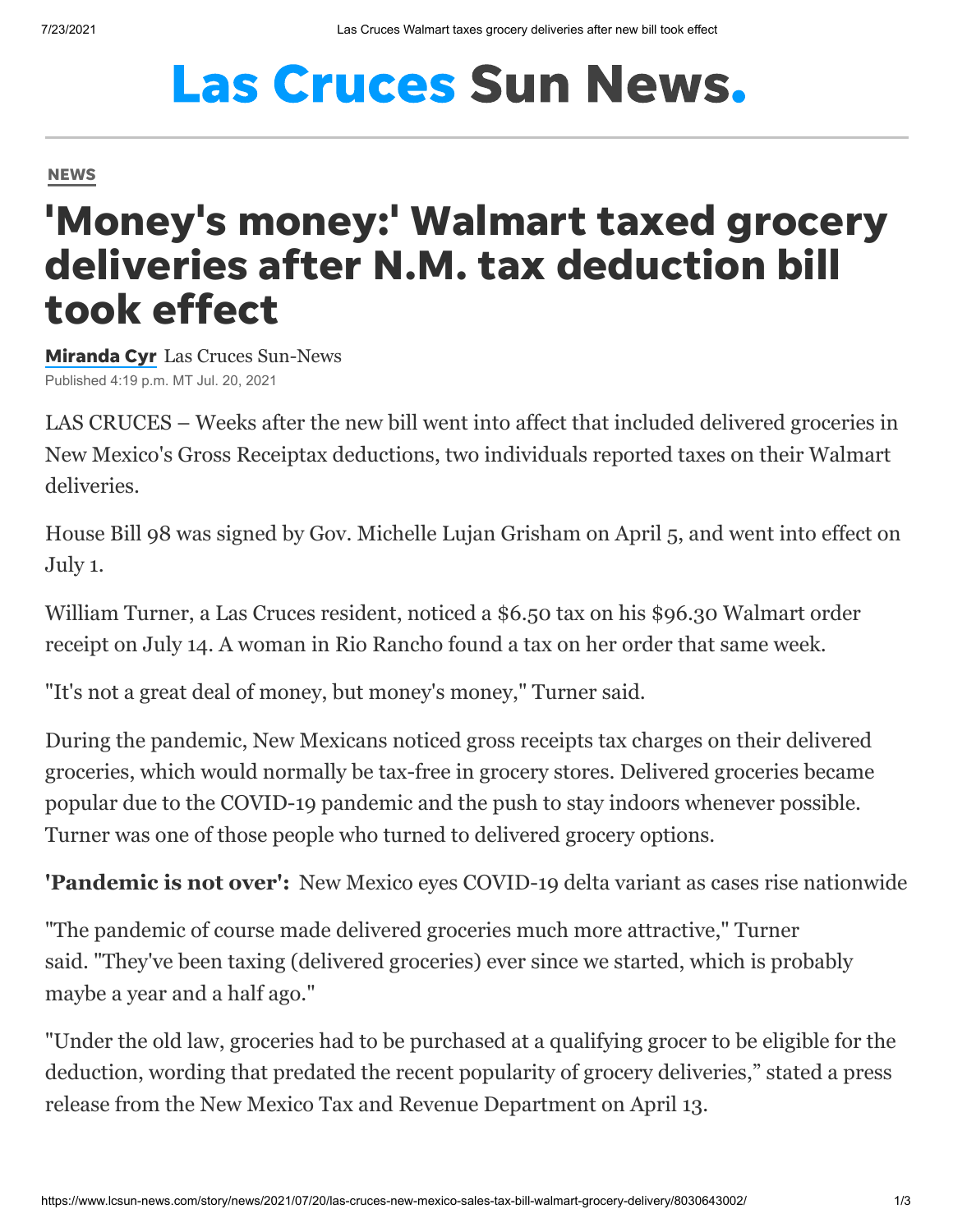In 2004, a bill was passed making most grocery items qualify for the food tax deduction. However, hot, pre-made foods, pet food, alcoholic beverages and household supplies are taxable.

In the previous verbiage, only "sale of food at a retail food store ... may be deducted from gross receipts." The new bill changed the word "at" to "by," effectively making delivered goods also deductible.

"It is deeply disturbing that Walmart is continuing to tax delivered groceries even though the legislature passed a law in March that explicitly prohibits taxing groceries, beginning July 1, 2021," stated Fred Nathan of Think New Mexico, a group that initially pushed representatives to make the change in the language of the bill.

Turner said he had been following Think New Mexico's push for the bill, which partly made him realize the continued tax in the first place.

**More:** [Will grocery delivery services like Instacart and Shipt continue to thrive after COVID-](https://www.lcsun-news.com/story/money/food/2021/07/02/instacart-shipt-grocery-delivery-continue-post-covid-shopping/7827347002/)19 is over?

A Walmart spokesperson gave a statement to the *Sun-News* about the tax.

"After receiving clarification from the state on the new tax exemption law, we are working to remove assessment of sales tax on eligible delivered food items. We apologize for the confusion."

The spokesperson didn't give a specific timeline regarding when shoppers will see this change enacted.

Walmart will be working toward reimbursing incorrectly charged customers as well, the company stated.

### What is the state's policy?

When the *Sun-News* contacted the Tax and Revenue Department, spokesman Charlie Moore said that he couldn't comment on specific taxpayers — meaning grocers in this case — but that the department has had "discussions with members of the industry to ensure they're aware of" the policy change.

Moore went on to explain that although the Tax and Revenue Department can and will make a grocer aware of the change in the food tax deduction, the department "can't control what